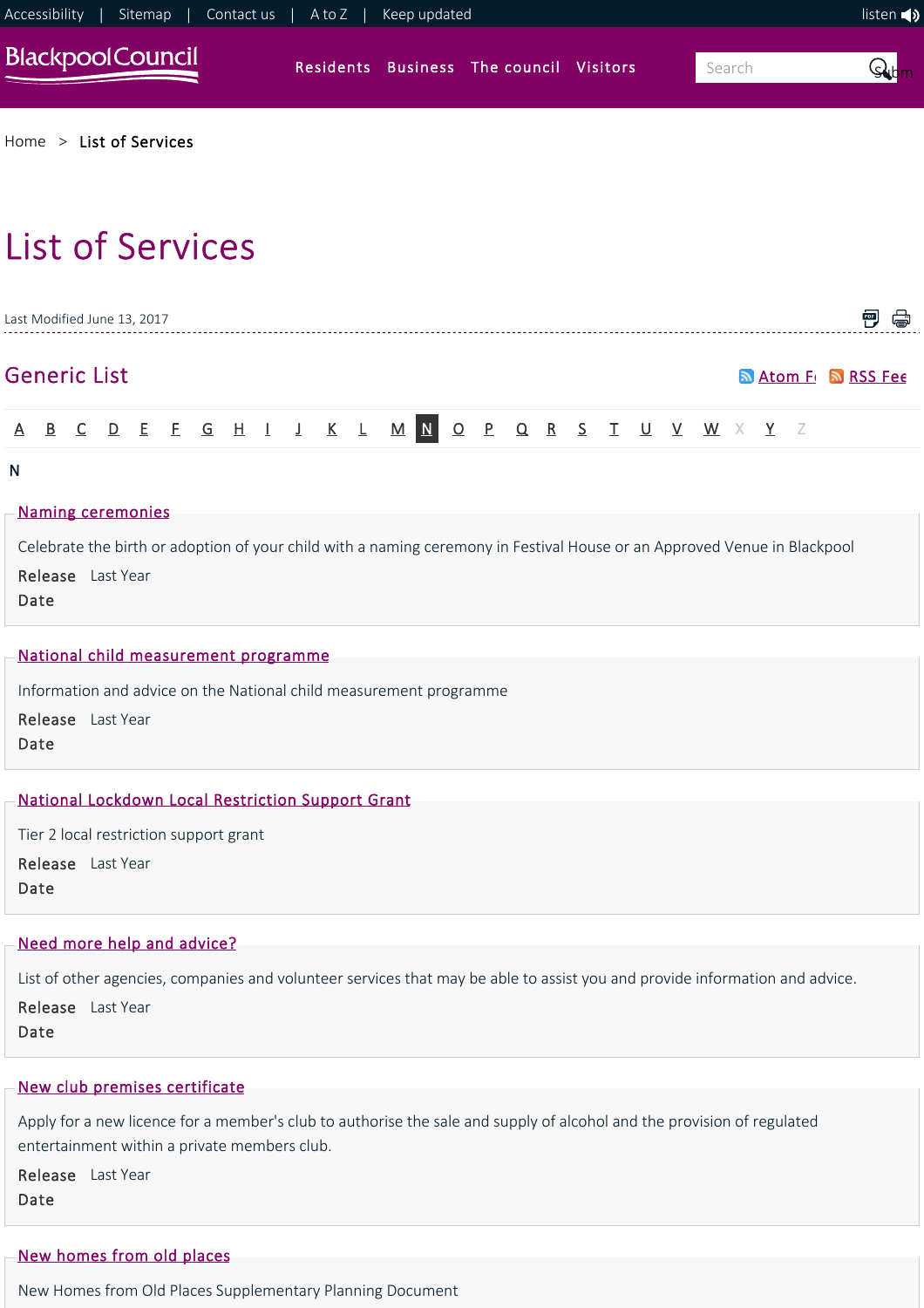Release Last Year Date

## [New housing developments](https://www.blackpool.gov.uk/Residents/Housing/New-housing-developments/New-housing-developments.aspx)

New housing developments in Blackpool. Blackpool Council's new major housing developments at Queens Park, Layton and Foxhall Village, Rigby Road.

Release Last Year Date

## [New road surfaces](https://www.blackpool.gov.uk/Residents/Parking-roads-and-transport/Roadworks-and-road-maintenance/New-road-surfaces.aspx)

Blackpool Councils new resurfacing road works using 21st century technology.

Release Last Year Date

#### [New to the area or wishing to transfer](https://www.blackpool.gov.uk/Residents/Education-and-schools/School-admissions/New-to-the-area-or-wishing-to-transfer.aspx)

Information on school places if you are moving to Blackpool or wish to change schools.

Release Last Year Date

# **[News](https://www.blackpool.gov.uk/Residents/Health-and-social-care/Children-and-families/JustUz/News/News.aspx)**

News

Release Last Year Date

| - NHS Health checks |  |  |
|---------------------|--|--|
|                     |  |  |
| Health checks       |  |  |

Release Last Year Date

#### [No cold calling zones](https://www.blackpool.gov.uk/Residents/Advice-and-support/Consumer-advice/No-cold-calling-zones.aspx)

Information for Blackpool residents and traders about the town's No Cold Calling Zone Release Last Year Date

# [Norbreck ward by election results](https://www.blackpool.gov.uk/Your-Council/Voting-and-elections/Elections/By-elections/Norbreck-ward-by-election-results.aspx)

Results of the by election held for a vacancy in the Norbreck ward on Thursday 6 May 2021

Release Last Year Date

# [North Promenade conservation area](https://www.blackpool.gov.uk/Residents/Planning-environment-and-community/Planning/Conservation/North-Promenade-conservation-area/North-Promenade-conservation-area.aspx)

North Promenade conservation area Release Last Year Date

# [North Promenade conservation area appraisal](https://www.blackpool.gov.uk/Residents/Planning-environment-and-community/Planning/Conservation/North-Promenade-conservation-area/North-Promenade-conservation-area-appraisal.aspx)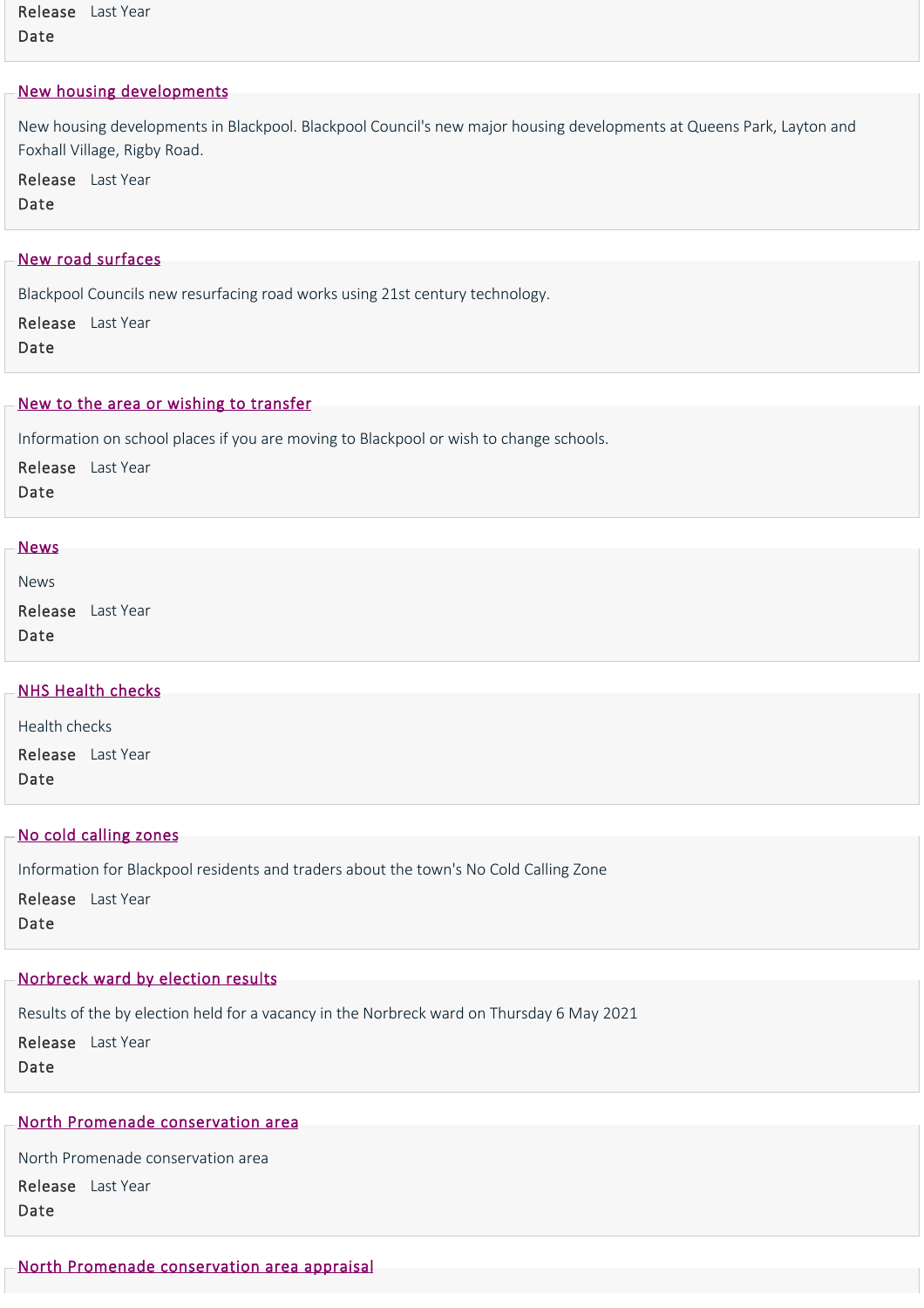North Promenade conservation area appraisal

Release Last Year Date

#### [Notice of public inspection of accounts](https://www.blackpool.gov.uk/Your-Council/Transparency-and-open-data/Budget,-spending-and-procurement/Notice-of-public-inspection-of-accounts.aspx)

Notice of public inspection of accounts Release Last Year Date

# [Notice of time and place for inspection of returns and declarations as to election expenses](https://www.blackpool.gov.uk/Your-Council/Voting-and-elections/Elections/Parliamentary-election-2019/Notice-of-time-and-place-for-inspection-of-returns-and-declarations-as-to-election-expenses.aspx)

Notice of time and place for inspection of returns and declarations as to election expenses Release Last Year Date

#### [Notify us of a death](https://www.blackpool.gov.uk/Residents/Council-tax/Notify-us-of-a-death.aspx)

How to notify the Council Tax team of a death Release Last Year Date

#### [NoWcard application](https://www.blackpool.gov.uk/Residents/Parking-roads-and-transport/Forms/NoWcard-application.aspx)

NoWcard application

Release Last Year

Date

Displaying 1 to 19 of 19

[Back to top](https://www.blackpool.gov.uk/List-of-Services.aspx?AZListing_AtoZLetter=N#)

ShawTrust



## Residents

[Advice‐and‐support](https://www.blackpool.gov.uk/Residents/Advice-and-support/) [Benefits](https://www.blackpool.gov.uk/Residents/Benefits/) [Blackpool‐Illuminations](https://www.blackpool.gov.uk/Residents/Blackpool-Illuminations/) [Council‐tax](https://www.blackpool.gov.uk/Residents/Council-tax/) [Education‐and‐schools](https://www.blackpool.gov.uk/Residents/Education-and-schools/) [Health‐and‐social‐care](https://www.blackpool.gov.uk/Residents/Health-and-social-care/) [Housing](https://www.blackpool.gov.uk/Residents/Housing/) [Libraries‐arts‐and‐heritage](https://www.blackpool.gov.uk/Residents/Libraries-arts-and-heritage/) [Life‐events](https://www.blackpool.gov.uk/Residents/Life-events/) [Parking‐roads‐and‐transport](https://www.blackpool.gov.uk/Residents/Parking-roads-and-transport/) [Parks‐and‐community‐facilities](https://www.blackpool.gov.uk/Residents/Parks-and-community-facilities/) [Planning‐environment‐and‐community](https://www.blackpool.gov.uk/Residents/Planning-environment-and-community/)

[Sports‐and‐leisure](https://www.blackpool.gov.uk/Residents/Sports-and-leisure/)

# Business

[Business‐rates](https://www.blackpool.gov.uk/Business/Business-rates/) [Business‐support‐and‐advice](https://www.blackpool.gov.uk/Business/Business-support-and-advice/) [Commercial‐waste](https://www.blackpool.gov.uk/Business/Commercial-waste/) [Food‐hygiene](https://www.blackpool.gov.uk/Business/Food-hygiene/) [Licensing‐and‐permits](https://www.blackpool.gov.uk/Business/Licensing-and-permits/) [Residential‐landlords](https://www.blackpool.gov.uk/Business/Residential-landlords/) [Working‐with‐the‐council](https://www.blackpool.gov.uk/Business/Working-with-the-council/)

# Your Council

[Blackpool‐Council‐jobs](https://www.blackpool.gov.uk/Your-Council/Blackpool-Council-jobs/) [Citizenship](https://www.blackpool.gov.uk/Your-Council/Citizenship/) [Community‐rights](https://www.blackpool.gov.uk/Your-Council/Community-rights/) [Council‐meetings](https://www.blackpool.gov.uk/Your-Council/Council-meetings/) [Creating‐a‐better‐Blackpool](https://www.blackpool.gov.uk/Your-Council/Creating-a-better-Blackpool/) [Have‐your‐say](https://www.blackpool.gov.uk/Your-Council/Have-your-say/) [Statistics‐and‐research](https://www.blackpool.gov.uk/Your-Council/Statistics-and-research/) [The‐Council](https://www.blackpool.gov.uk/Your-Council/The-Council/) [Transparency‐and‐open‐data](https://www.blackpool.gov.uk/Your-Council/Transparency-and-open-data/) [Voting‐and‐elections](https://www.blackpool.gov.uk/Your-Council/Voting-and-elections/) [Your‐councillors](https://www.blackpool.gov.uk/Your-Council/Your-councillors/)